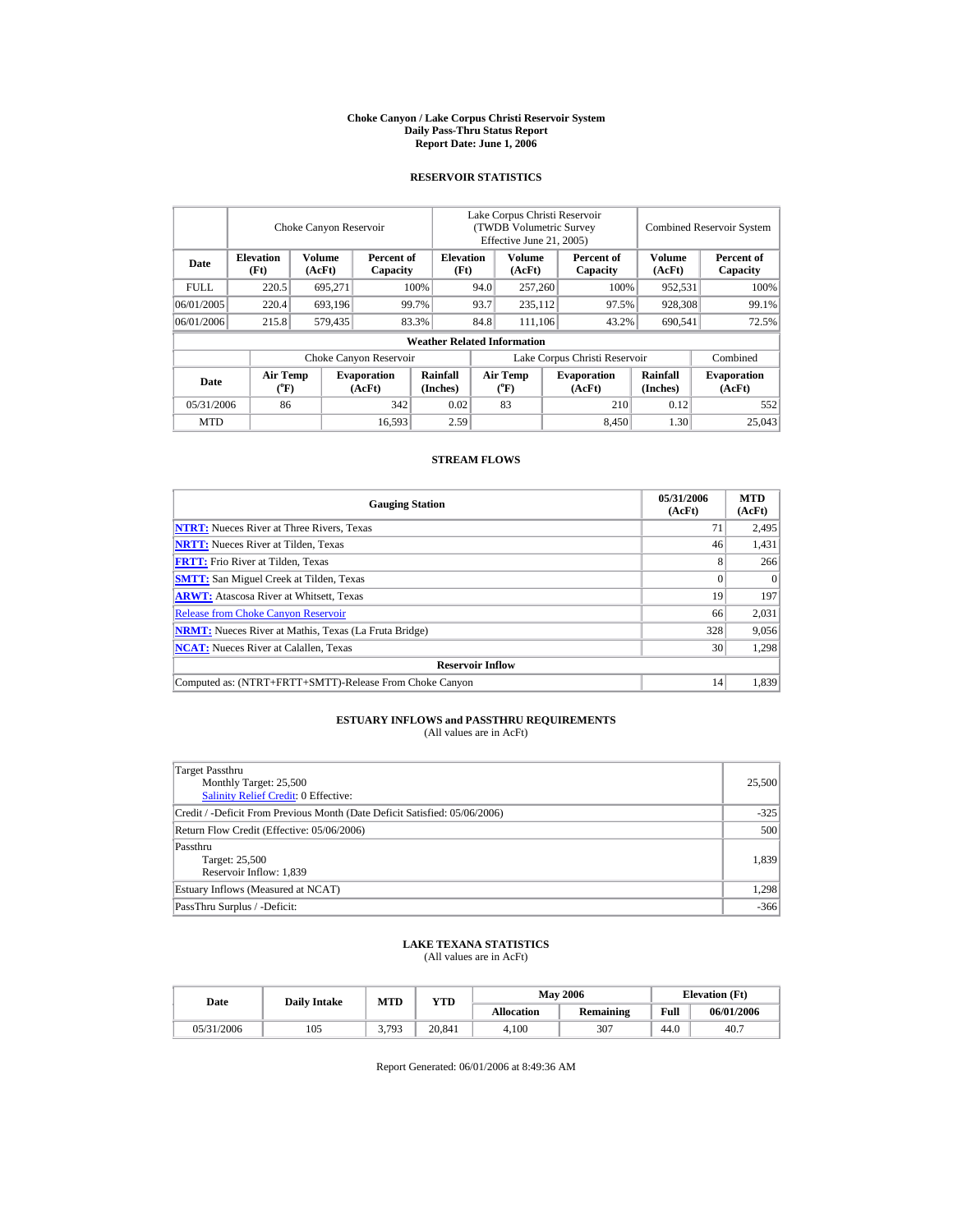#### **Choke Canyon / Lake Corpus Christi Reservoir System Daily Pass-Thru Status Report Report Date: June 2, 2006**

## **RESERVOIR STATISTICS**

|            |                                      | Choke Canyon Reservoir |                              |                                    | Lake Corpus Christi Reservoir<br>(TWDB Volumetric Survey)<br>Effective June 21, 2005) |                         |                      |                              |                  | <b>Combined Reservoir System</b> |
|------------|--------------------------------------|------------------------|------------------------------|------------------------------------|---------------------------------------------------------------------------------------|-------------------------|----------------------|------------------------------|------------------|----------------------------------|
| Date       | <b>Elevation</b><br>(Ft)             | Volume<br>(AcFt)       | Percent of<br>Capacity       | <b>Elevation</b><br>(Ft)           |                                                                                       | <b>Volume</b><br>(AcFt) |                      | Percent of<br>Capacity       | Volume<br>(AcFt) | Percent of<br>Capacity           |
| FULL.      | 220.5                                | 695.271                |                              | 100%                               | 94.0                                                                                  | 257,260                 |                      | 100%                         | 952.531          | 100%                             |
| 06/02/2005 | 220.4                                | 693.715                |                              | 99.8%                              | 93.4                                                                                  |                         | 229,990              | 95.3%                        | 923.705          | 98.6%                            |
| 06/02/2006 | 215.8                                | 578.967                |                              | 83.3%                              | 84.8                                                                                  | 110.734                 |                      | 43.0%                        | 689,701          | 72.4%                            |
|            |                                      |                        |                              | <b>Weather Related Information</b> |                                                                                       |                         |                      |                              |                  |                                  |
|            |                                      |                        | Choke Canyon Reservoir       |                                    | Lake Corpus Christi Reservoir                                                         |                         |                      |                              |                  | Combined                         |
| Date       | Air Temp<br>$({}^{\circ}\mathbf{F})$ |                        | <b>Evaporation</b><br>(AcFt) | Rainfall<br>(Inches)               | Air Temp<br><b>Evaporation</b><br>$({}^o\mathrm{F})$<br>(AcFt)                        |                         | Rainfall<br>(Inches) | <b>Evaporation</b><br>(AcFt) |                  |                                  |
| 06/01/2006 | 82                                   |                        | 205                          | 0.14                               |                                                                                       | 78                      |                      | 29                           | 0.11             | 234                              |
| <b>MTD</b> |                                      |                        | 205                          | 0.14                               |                                                                                       |                         |                      | 29                           | 0.11             | 234                              |

### **STREAM FLOWS**

| <b>Gauging Station</b>                                       | 06/01/2006<br>(AcFt) | <b>MTD</b><br>(AcFt) |
|--------------------------------------------------------------|----------------------|----------------------|
| <b>NTRT:</b> Nueces River at Three Rivers, Texas             | 101                  | 101                  |
| <b>NRTT:</b> Nueces River at Tilden, Texas                   | 19                   | 19                   |
| <b>FRTT:</b> Frio River at Tilden, Texas                     | 8                    |                      |
| <b>SMTT:</b> San Miguel Creek at Tilden, Texas               |                      | $\Omega$             |
| <b>ARWT:</b> Atascosa River at Whitsett, Texas               | 20                   | 20                   |
| <b>Release from Choke Canyon Reservoir</b>                   | 66                   | 66                   |
| <b>NRMT:</b> Nueces River at Mathis, Texas (La Fruta Bridge) | 333                  | 333                  |
| <b>NCAT:</b> Nueces River at Calallen, Texas                 | 89                   | 89                   |
| <b>Reservoir Inflow</b>                                      |                      |                      |
| Computed as: (NTRT+FRTT+SMTT)-Release From Choke Canyon      | 43                   | 43                   |

# **ESTUARY INFLOWS and PASSTHRU REQUIREMENTS**<br>(All values are in AcFt)

| Target Passthru<br>Monthly Target: 25,500<br>Salinity Relief Credit: 0 Effective: | 25,500          |
|-----------------------------------------------------------------------------------|-----------------|
| Credit / -Deficit From Previous Month (Date Deficit Satisfied: )                  | $-366$          |
| Return Flow Credit (Effective: )                                                  | $\vert 0 \vert$ |
| Passthru<br>Target: 25,500<br>Reservoir Inflow: 43                                | 43              |
| Estuary Inflows (Measured at NCAT)                                                | 89              |
| PassThru Surplus / -Deficit:                                                      | $-320$          |

## **LAKE TEXANA STATISTICS** (All values are in AcFt)

| Date<br><b>Daily Intake</b> |     | <b>MTD</b> | <b>YTD</b> |            | <b>June 2006</b> |      | <b>Elevation</b> (Ft) |
|-----------------------------|-----|------------|------------|------------|------------------|------|-----------------------|
|                             |     |            |            | Allocation | <b>Remaining</b> | Full | 06/02/2006            |
| 06/01/2006                  | 106 | 106        | 20.948     | 4.100      | 3.994            | 44.0 | 41.2                  |

Report Generated: 06/02/2006 at 8:14:50 AM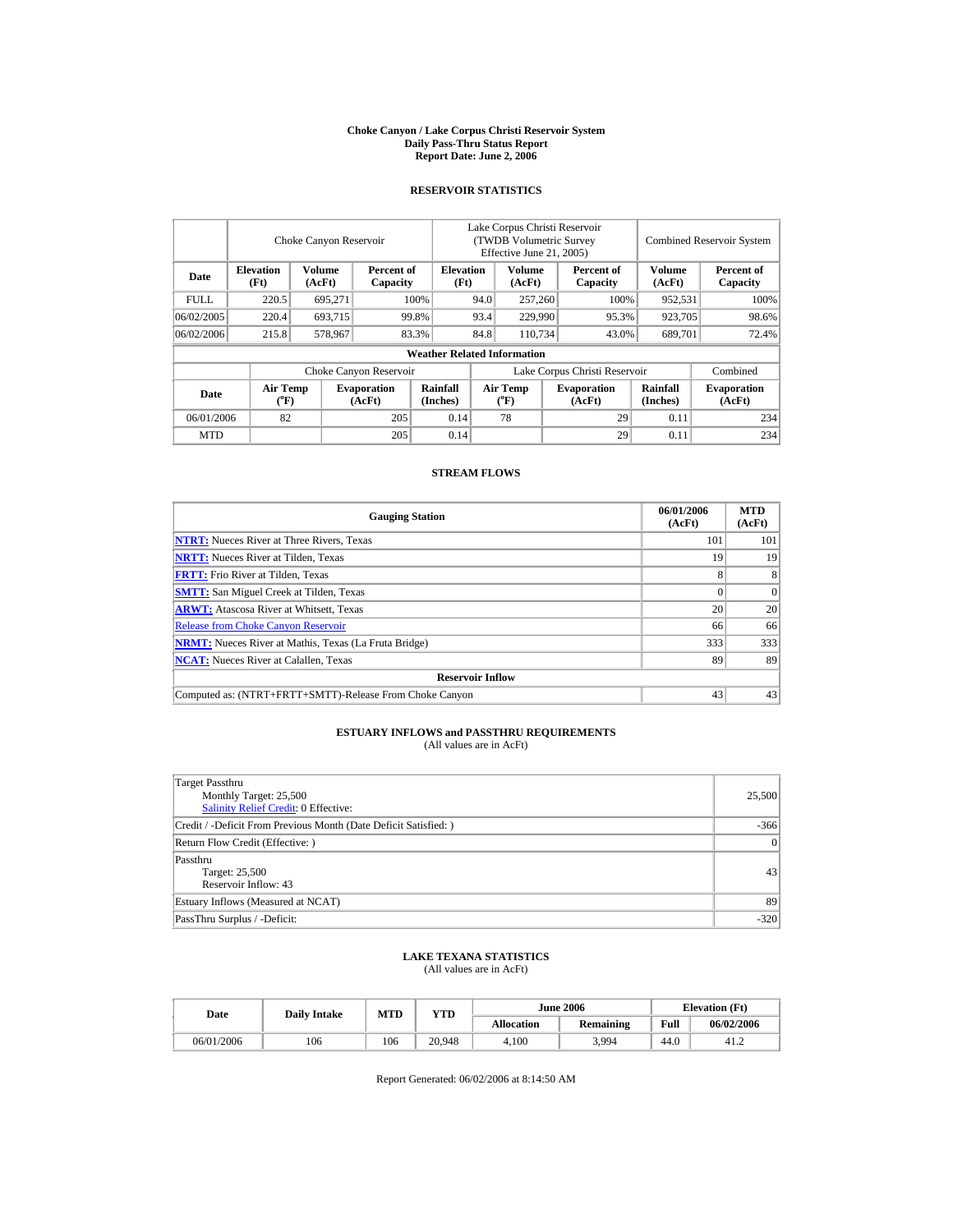#### **Choke Canyon / Lake Corpus Christi Reservoir System Daily Pass-Thru Status Report Report Date: June 3, 2006**

### **RESERVOIR STATISTICS**

|             | Choke Canyon Reservoir   |                  |                              |                                    | Lake Corpus Christi Reservoir<br>(TWDB Volumetric Survey<br>Effective June 21, 2005) |                                |  |                               |                         | <b>Combined Reservoir System</b> |
|-------------|--------------------------|------------------|------------------------------|------------------------------------|--------------------------------------------------------------------------------------|--------------------------------|--|-------------------------------|-------------------------|----------------------------------|
| Date        | <b>Elevation</b><br>(Ft) | Volume<br>(AcFt) | Percent of<br>Capacity       | <b>Elevation</b><br>(Ft)           | Volume<br>(AcFt)                                                                     |                                |  | Percent of<br>Capacity        | <b>Volume</b><br>(AcFt) | Percent of<br>Capacity           |
| <b>FULL</b> | 220.5                    | 695.271          |                              | 100%                               | 94.0                                                                                 | 257,260                        |  | 100%                          | 952,531                 | 100%                             |
| 06/03/2005  | 220.4                    | 692,936          |                              | 99.7%                              | 93.3                                                                                 | 228,104                        |  | 94.6%                         | 921,040                 | 98.3%                            |
| 06/03/2006  | 215.8                    | 578,733          |                              | 83.2%                              | 84.8                                                                                 | 110,858                        |  | 43.1%                         | 689,591                 | 72.4%                            |
|             |                          |                  |                              | <b>Weather Related Information</b> |                                                                                      |                                |  |                               |                         |                                  |
|             |                          |                  | Choke Canyon Reservoir       |                                    |                                                                                      |                                |  | Lake Corpus Christi Reservoir |                         | Combined                         |
| Date        | <b>Air Temp</b><br>(°F)  |                  | <b>Evaporation</b><br>(AcFt) | Rainfall<br>(Inches)               |                                                                                      | <b>Air Temp</b><br>$({}^o\!F)$ |  | <b>Evaporation</b><br>(AcFt)  | Rainfall<br>(Inches)    | <b>Evaporation</b><br>(AcFt)     |
| 06/02/2006  | 85                       |                  | 219                          | 0.32                               |                                                                                      | 85                             |  | 123                           | 0.94                    | 342                              |
| <b>MTD</b>  |                          |                  | 424                          | 0.46                               |                                                                                      |                                |  | 152                           | 1.05                    | 576                              |

### **STREAM FLOWS**

| <b>Gauging Station</b>                                       | 06/02/2006<br>(AcFt) | <b>MTD</b><br>(AcFt) |
|--------------------------------------------------------------|----------------------|----------------------|
| <b>NTRT:</b> Nueces River at Three Rivers, Texas             | 91                   | 193                  |
| <b>NRTT:</b> Nueces River at Tilden, Texas                   |                      | 26                   |
| <b>FRTT:</b> Frio River at Tilden, Texas                     | 6                    | 14                   |
| <b>SMTT:</b> San Miguel Creek at Tilden, Texas               | $\Omega$             | $\Omega$             |
| <b>ARWT:</b> Atascosa River at Whitsett, Texas               | 13                   | 33                   |
| <b>Release from Choke Canyon Reservoir</b>                   | 66                   | 131                  |
| <b>NRMT:</b> Nueces River at Mathis, Texas (La Fruta Bridge) | 335                  | 669                  |
| <b>NCAT:</b> Nueces River at Calallen, Texas                 | 199                  | 288                  |
| <b>Reservoir Inflow</b>                                      |                      |                      |
| Computed as: (NTRT+FRTT+SMTT)-Release From Choke Canyon      | 32                   | 76                   |

# **ESTUARY INFLOWS and PASSTHRU REQUIREMENTS**<br>(All values are in AcFt)

| Target Passthru<br>Monthly Target: 25,500<br>Salinity Relief Credit: 0 Effective: | 25,500 |
|-----------------------------------------------------------------------------------|--------|
| Credit / -Deficit From Previous Month (Date Deficit Satisfied: )                  | $-366$ |
| Return Flow Credit (Effective: )                                                  | 0      |
| Passthru<br>Target: 25,500<br>Reservoir Inflow: 76                                | 76     |
| Estuary Inflows (Measured at NCAT)                                                | 288    |
| PassThru Surplus / -Deficit:                                                      | $-154$ |

# **LAKE TEXANA STATISTICS** (All values are in AcFt)

| Date       | <b>Daily Intake</b> | <b>MTD</b> | VTD    |                   | <b>June 2006</b> | <b>Elevation</b> (Ft) |            |
|------------|---------------------|------------|--------|-------------------|------------------|-----------------------|------------|
|            |                     |            |        | <b>Allocation</b> | <b>Remaining</b> | Full                  | 06/03/2006 |
| 06/02/2006 | 107                 | 213        | 21.054 | 4.100             | 3,887            | 44.0                  | 42.0       |

Report Generated: 06/03/2006 at 7:59:36 AM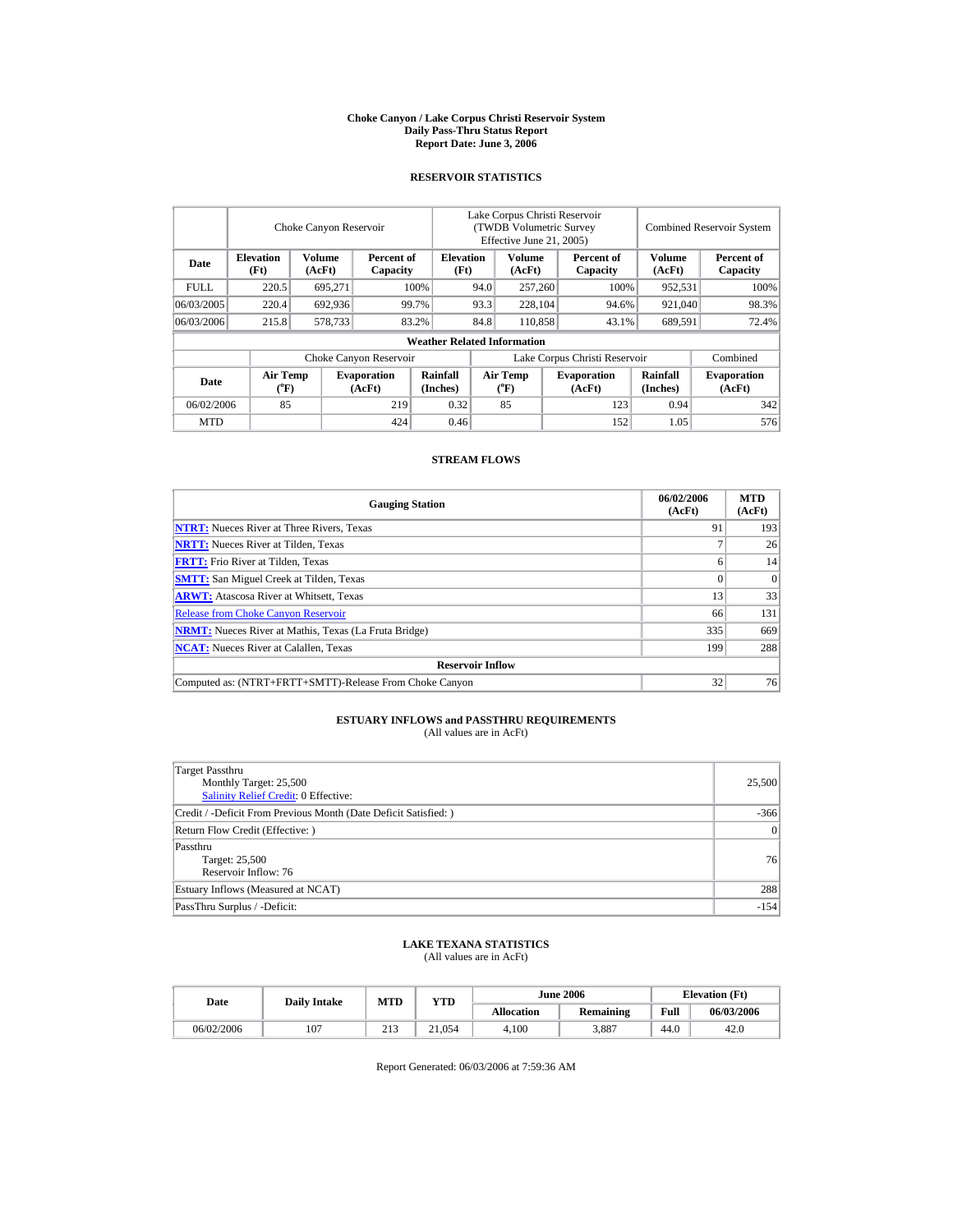#### **Choke Canyon / Lake Corpus Christi Reservoir System Daily Pass-Thru Status Report Report Date: June 4, 2006**

## **RESERVOIR STATISTICS**

|            |                                      | Choke Canyon Reservoir |                              |                                    | Lake Corpus Christi Reservoir<br>(TWDB Volumetric Survey)<br>Effective June 21, 2005) |                         |  |                              |                         | <b>Combined Reservoir System</b> |
|------------|--------------------------------------|------------------------|------------------------------|------------------------------------|---------------------------------------------------------------------------------------|-------------------------|--|------------------------------|-------------------------|----------------------------------|
| Date       | <b>Elevation</b><br>(Ft)             | Volume<br>(AcFt)       | Percent of<br>Capacity       | <b>Elevation</b><br>(Ft)           |                                                                                       | <b>Volume</b><br>(AcFt) |  | Percent of<br>Capacity       | <b>Volume</b><br>(AcFt) | Percent of<br>Capacity           |
| FULL.      | 220.5                                | 695.271                |                              | 100%                               | 94.0                                                                                  | 257,260                 |  | 100%                         | 952.531                 | 100%                             |
| 06/04/2005 | 220.4                                | 693.196                |                              | 99.7%                              | 93.3                                                                                  | 227,540                 |  | 94.3%                        | 920.736                 | 98.3%                            |
| 06/04/2006 | 215.8                                | 578,499                |                              | 83.2%                              | 84.7                                                                                  | 109.993                 |  | 42.8%                        | 688,492                 | 72.3%                            |
|            |                                      |                        |                              | <b>Weather Related Information</b> |                                                                                       |                         |  |                              |                         |                                  |
|            |                                      |                        | Choke Canyon Reservoir       |                                    | Lake Corpus Christi Reservoir                                                         |                         |  |                              |                         | Combined                         |
| Date       | Air Temp<br>$({}^{\circ}\mathrm{F})$ |                        | <b>Evaporation</b><br>(AcFt) | Rainfall<br>(Inches)               |                                                                                       | Air Temp<br>$(^{o}F)$   |  | <b>Evaporation</b><br>(AcFt) | Rainfall<br>(Inches)    | <b>Evaporation</b><br>(AcFt)     |
| 06/03/2006 | 93                                   |                        | 505                          | 0.00                               |                                                                                       | 92                      |  | 194                          | 0.00                    | 699                              |
| <b>MTD</b> |                                      |                        | 929                          | 0.46                               |                                                                                       |                         |  | 346                          | 1.05                    | 1,275                            |

### **STREAM FLOWS**

| <b>Gauging Station</b>                                       | 06/03/2006<br>(AcFt) | <b>MTD</b><br>(AcFt) |
|--------------------------------------------------------------|----------------------|----------------------|
| <b>NTRT:</b> Nueces River at Three Rivers, Texas             | 75                   | 268                  |
| <b>NRTT:</b> Nueces River at Tilden, Texas                   |                      | 29                   |
| <b>FRTT:</b> Frio River at Tilden, Texas                     |                      | 19                   |
| <b>SMTT:</b> San Miguel Creek at Tilden, Texas               |                      | $\Omega$             |
| <b>ARWT:</b> Atascosa River at Whitsett, Texas               | 14                   | 46                   |
| <b>Release from Choke Canyon Reservoir</b>                   | 66                   | 197                  |
| <b>NRMT:</b> Nueces River at Mathis, Texas (La Fruta Bridge) | 292                  | 961                  |
| <b>NCAT:</b> Nueces River at Calallen, Texas                 | 296                  | 584                  |
| <b>Reservoir Inflow</b>                                      |                      |                      |
| Computed as: (NTRT+FRTT+SMTT)-Release From Choke Canyon      | 15                   | 91                   |

# **ESTUARY INFLOWS and PASSTHRU REQUIREMENTS**<br>(All values are in AcFt)

| Target Passthru<br>Monthly Target: 25,500<br>Salinity Relief Credit: 0 Effective: | 25,500          |
|-----------------------------------------------------------------------------------|-----------------|
| Credit / -Deficit From Previous Month (Date Deficit Satisfied: )                  | $-366$          |
| Return Flow Credit (Effective: )                                                  | $\vert 0 \vert$ |
| Passthru<br>Target: 25,500<br>Reservoir Inflow: 91                                | 91              |
| Estuary Inflows (Measured at NCAT)                                                | 584             |
| PassThru Surplus / -Deficit:                                                      | 127             |

## **LAKE TEXANA STATISTICS** (All values are in AcFt)

| <b>Date</b> | <b>Daily Intake</b> | <b>MTD</b> | <b>YTD</b> |                   | <b>June 2006</b> | <b>Elevation</b> (Ft) |            |
|-------------|---------------------|------------|------------|-------------------|------------------|-----------------------|------------|
|             |                     |            |            | <b>Allocation</b> | <b>Remaining</b> | Full                  | 06/04/2006 |
| 06/03/2006  | 107                 | 320        | 21.161     | 4.100             | 3.780            | 44.0                  | 42.0       |

Report Generated: 06/04/2006 at 8:12:45 AM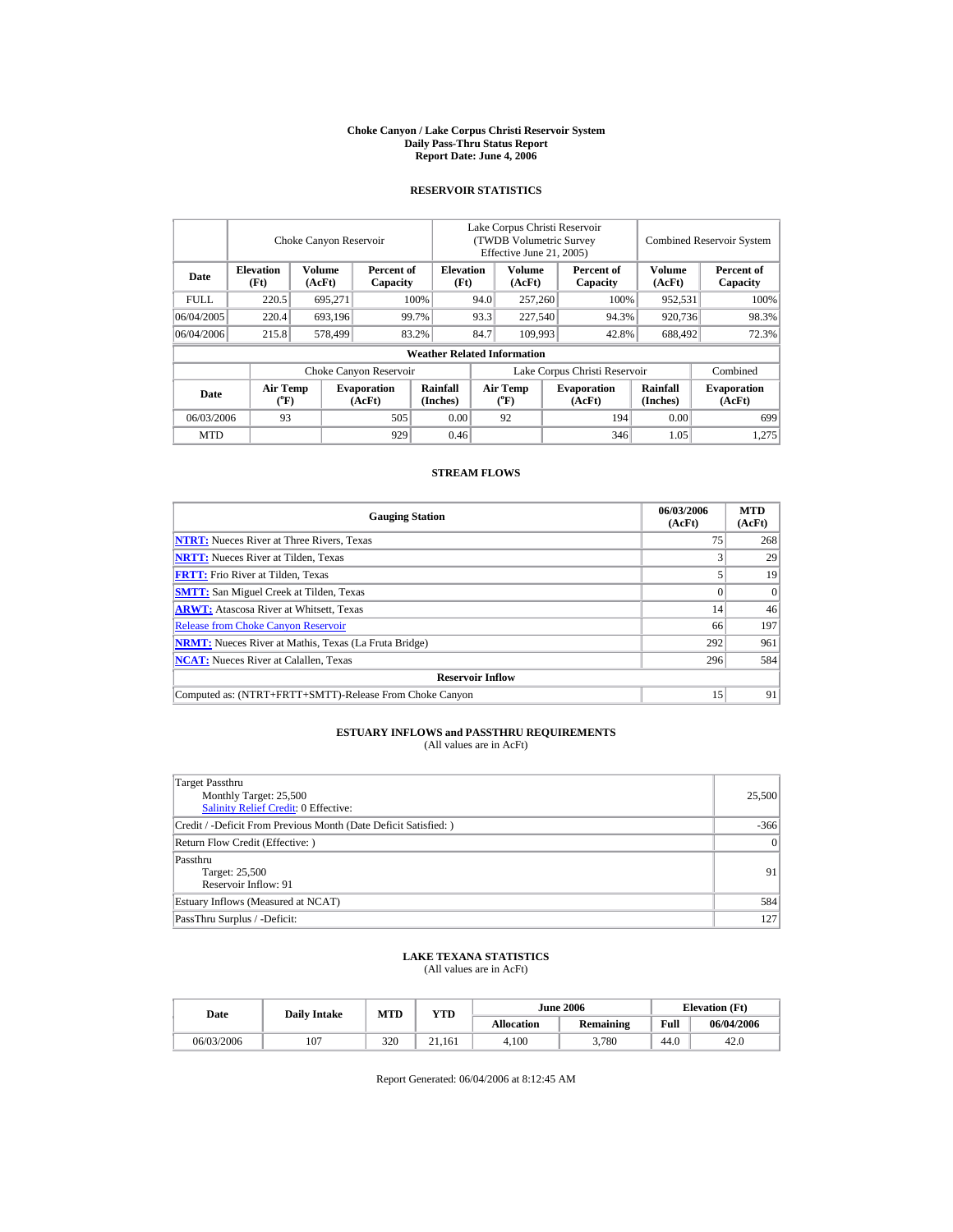#### **Choke Canyon / Lake Corpus Christi Reservoir System Daily Pass-Thru Status Report Report Date: June 5, 2006**

### **RESERVOIR STATISTICS**

|            | Choke Canyon Reservoir                      |                  |                              |                                    | Lake Corpus Christi Reservoir<br>(TWDB Volumetric Survey<br>Effective June 21, 2005) |                                  |  |                              | <b>Combined Reservoir System</b> |                              |  |
|------------|---------------------------------------------|------------------|------------------------------|------------------------------------|--------------------------------------------------------------------------------------|----------------------------------|--|------------------------------|----------------------------------|------------------------------|--|
| Date       | <b>Elevation</b><br>(Ft)                    | Volume<br>(AcFt) | Percent of<br>Capacity       | <b>Elevation</b><br>(Ft)           |                                                                                      | Volume<br>(AcFt)                 |  | Percent of<br>Capacity       | Volume<br>(AcFt)                 | Percent of<br>Capacity       |  |
| FULL.      | 220.5                                       | 695,271          |                              | 100%                               | 94.0                                                                                 | 257,260                          |  | 100%                         | 952,531                          | 100%                         |  |
| 06/05/2005 | 220.4                                       | 693,455          |                              | 99.7%                              | 93.1                                                                                 | 224,538                          |  | 93.1%                        | 917,993                          | 98.0%                        |  |
| 06/05/2006 | 215.8                                       | 578,031          |                              | 83.1%                              | 84.7                                                                                 | 109,746                          |  | 42.7%                        | 687,777                          | 72.2%                        |  |
|            |                                             |                  |                              | <b>Weather Related Information</b> |                                                                                      |                                  |  |                              |                                  |                              |  |
|            |                                             |                  | Choke Canyon Reservoir       |                                    | Lake Corpus Christi Reservoir                                                        |                                  |  |                              |                                  | Combined                     |  |
| Date       | <b>Air Temp</b><br>$({}^{\circ}\mathrm{F})$ |                  | <b>Evaporation</b><br>(AcFt) | Rainfall<br>(Inches)               |                                                                                      | <b>Air Temp</b><br>$(^{\circ}F)$ |  | <b>Evaporation</b><br>(AcFt) | <b>Rainfall</b><br>(Inches)      | <b>Evaporation</b><br>(AcFt) |  |
| 06/04/2006 | 95                                          |                  | 546                          | 0.00                               |                                                                                      | 93                               |  | 251                          | 0.00                             | 797                          |  |
| <b>MTD</b> |                                             |                  | 1,475                        | 0.46                               |                                                                                      |                                  |  | 597                          | 1.05                             | 2.072                        |  |

### **STREAM FLOWS**

| <b>Gauging Station</b>                                       | 06/04/2006<br>(AcFt) | <b>MTD</b><br>(AcFt) |
|--------------------------------------------------------------|----------------------|----------------------|
| <b>NTRT:</b> Nueces River at Three Rivers, Texas             | 64                   | 331                  |
| <b>NRTT:</b> Nueces River at Tilden, Texas                   | 13                   | 42                   |
| <b>FRTT:</b> Frio River at Tilden, Texas                     | 4                    | 23                   |
| <b>SMTT:</b> San Miguel Creek at Tilden, Texas               | $\Omega$             | $\Omega$             |
| <b>ARWT:</b> Atascosa River at Whitsett, Texas               | 12                   | 58                   |
| <b>Release from Choke Canyon Reservoir</b>                   | 66                   | 262                  |
| <b>NRMT:</b> Nueces River at Mathis, Texas (La Fruta Bridge) | 252                  | 1,213                |
| <b>NCAT:</b> Nueces River at Calallen, Texas                 | 139                  | 723                  |
| <b>Reservoir Inflow</b>                                      |                      |                      |
| Computed as: NRTT+FRTT+SMTT+ARWT                             | 30                   | 120                  |

# **ESTUARY INFLOWS and PASSTHRU REQUIREMENTS**<br>(All values are in AcFt)

| Target Passthru<br>Monthly Target: 25,500<br><b>Salinity Relief Credit: 0 Effective:</b> | 25,500 |
|------------------------------------------------------------------------------------------|--------|
| Credit / -Deficit From Previous Month (Date Deficit Satisfied: 06/04/2006)               | $-366$ |
| Return Flow Credit (Effective: 06/04/2006)                                               | 500    |
| Passthru<br>Target: 25,500<br>Reservoir Inflow: 120                                      | 120    |
| Estuary Inflows (Measured at NCAT)                                                       | 723    |
| PassThru Surplus / -Deficit:                                                             | 0      |

### **LAKE TEXANA STATISTICS**

(All values are in AcFt)

| Date       | <b>Daily Intake</b> | <b>MTD</b> | YTD    |                   | <b>June 2006</b> | <b>Elevation</b> (Ft) |            |
|------------|---------------------|------------|--------|-------------------|------------------|-----------------------|------------|
|            |                     |            |        | <b>Allocation</b> | Remaining        | Full                  | 06/05/2006 |
| 06/04/2006 | 107                 | 427        | 21.268 | 4.100             | 3.673            | 44.0                  | 42.0       |

Report Generated: 06/05/2006 at 8:02:30 AM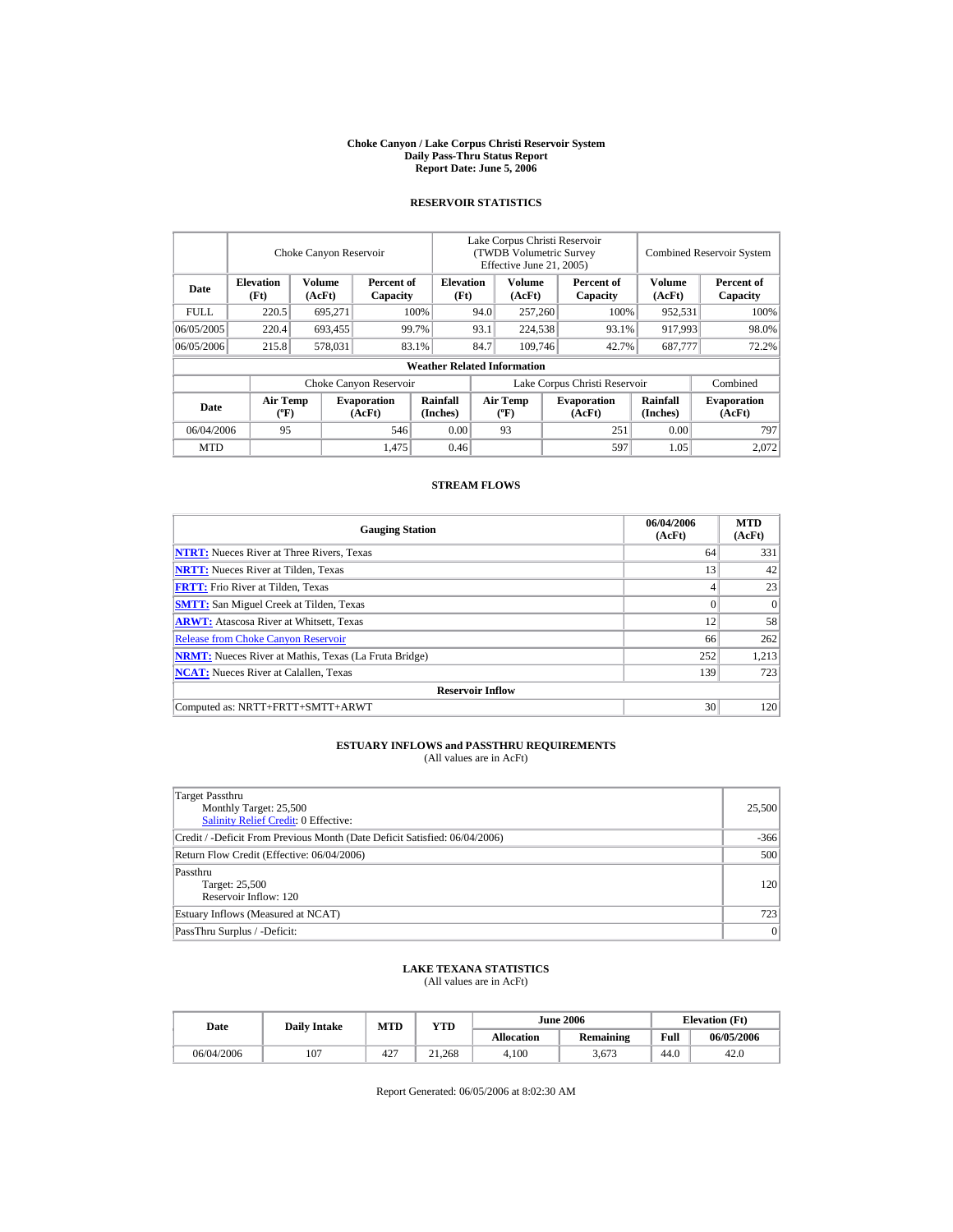#### **Choke Canyon / Lake Corpus Christi Reservoir System Daily Pass-Thru Status Report Report Date: June 6, 2006**

### **RESERVOIR STATISTICS**

|             | Choke Canyon Reservoir                |                  |                              |                                    | Lake Corpus Christi Reservoir<br>(TWDB Volumetric Survey<br>Effective June 21, 2005) |                                             |  |                              | <b>Combined Reservoir System</b> |                              |  |
|-------------|---------------------------------------|------------------|------------------------------|------------------------------------|--------------------------------------------------------------------------------------|---------------------------------------------|--|------------------------------|----------------------------------|------------------------------|--|
| Date        | <b>Elevation</b><br>(Ft)              | Volume<br>(AcFt) | Percent of<br>Capacity       | <b>Elevation</b><br>(Ft)           |                                                                                      | Volume<br>(AcFt)                            |  | Percent of<br>Capacity       | Volume<br>(AcFt)                 | Percent of<br>Capacity       |  |
| <b>FULL</b> | 220.5                                 | 695.271          |                              | 100%                               | 94.0                                                                                 | 257,260                                     |  | 100%                         | 952,531                          | 100%                         |  |
| 06/06/2005  | 220.4                                 | 693,455          |                              | 99.7%                              | 93.1                                                                                 | 224.913                                     |  | 93.2%                        | 918,368                          | 98.1%                        |  |
| 06/06/2006  | 215.7                                 | 577,562          |                              | 83.1%                              | 84.7                                                                                 | 109.377                                     |  | 42.5%                        | 686.939                          | 72.1%                        |  |
|             |                                       |                  |                              | <b>Weather Related Information</b> |                                                                                      |                                             |  |                              |                                  |                              |  |
|             |                                       |                  | Choke Canyon Reservoir       |                                    | Lake Corpus Christi Reservoir                                                        |                                             |  |                              |                                  | Combined                     |  |
| Date        | <b>Air Temp</b><br>$({}^o\mathbf{F})$ |                  | <b>Evaporation</b><br>(AcFt) | <b>Rainfall</b><br>(Inches)        |                                                                                      | <b>Air Temp</b><br>$({}^{\circ}\mathrm{F})$ |  | <b>Evaporation</b><br>(AcFt) | Rainfall<br>(Inches)             | <b>Evaporation</b><br>(AcFt) |  |
| 06/05/2006  | 94                                    |                  | 532                          | 0.00                               |                                                                                      | 92                                          |  | 322                          | 0.00                             | 854                          |  |
| <b>MTD</b>  |                                       |                  | 2.007                        | 0.46                               |                                                                                      |                                             |  | 919                          | 1.05                             | 2,926                        |  |

### **STREAM FLOWS**

| <b>Gauging Station</b>                                       | 06/05/2006<br>(AcFt) | <b>MTD</b><br>(AcFt) |
|--------------------------------------------------------------|----------------------|----------------------|
| <b>NTRT:</b> Nueces River at Three Rivers, Texas             | 58                   | 389                  |
| <b>NRTT:</b> Nueces River at Tilden, Texas                   | 6                    | 48                   |
| <b>FRTT:</b> Frio River at Tilden, Texas                     | 4                    | 27                   |
| <b>SMTT:</b> San Miguel Creek at Tilden, Texas               | $\Omega$             | $\Omega$             |
| <b>ARWT:</b> Atascosa River at Whitsett, Texas               | $\mathbf Q$          | 67                   |
| <b>Release from Choke Canyon Reservoir</b>                   | 66                   | 328                  |
| <b>NRMT:</b> Nueces River at Mathis, Texas (La Fruta Bridge) | 250                  | 1,463                |
| <b>NCAT:</b> Nueces River at Calallen, Texas                 | 62                   | 784                  |
| <b>Reservoir Inflow</b>                                      |                      |                      |
| Computed as: NRTT+FRTT+SMTT+ARWT                             | 18                   | 139                  |

# **ESTUARY INFLOWS and PASSTHRU REQUIREMENTS**<br>(All values are in AcFt)

| Target Passthru<br>Monthly Target: 25,500<br>Salinity Relief Credit: 0 Effective: | 25,500 |
|-----------------------------------------------------------------------------------|--------|
| Credit / -Deficit From Previous Month (Date Deficit Satisfied: 06/04/2006)        | $-366$ |
| Return Flow Credit (Effective: 06/04/2006)                                        | 500    |
| Passthru<br>Target: 25,500<br>Reservoir Inflow: 139                               | 139    |
| Estuary Inflows (Measured at NCAT)                                                | 784    |
| PassThru Surplus / -Deficit:                                                      | 0      |

# **LAKE TEXANA STATISTICS** (All values are in AcFt)

| Date       | <b>Daily Intake</b> | <b>MTD</b> | <b>YTD</b>             |                   | <b>June 2006</b> | <b>Elevation</b> (Ft) |            |
|------------|---------------------|------------|------------------------|-------------------|------------------|-----------------------|------------|
|            |                     |            |                        | <b>Allocation</b> | Remaining        | Full                  | 06/06/2006 |
| 06/05/2006 | 107                 | 534        | 21.375<br>$^{\circ}$ 1 | 4.100             | 3.566            | 44.0                  | 42.8       |

Report Generated: 06/06/2006 at 8:21:30 AM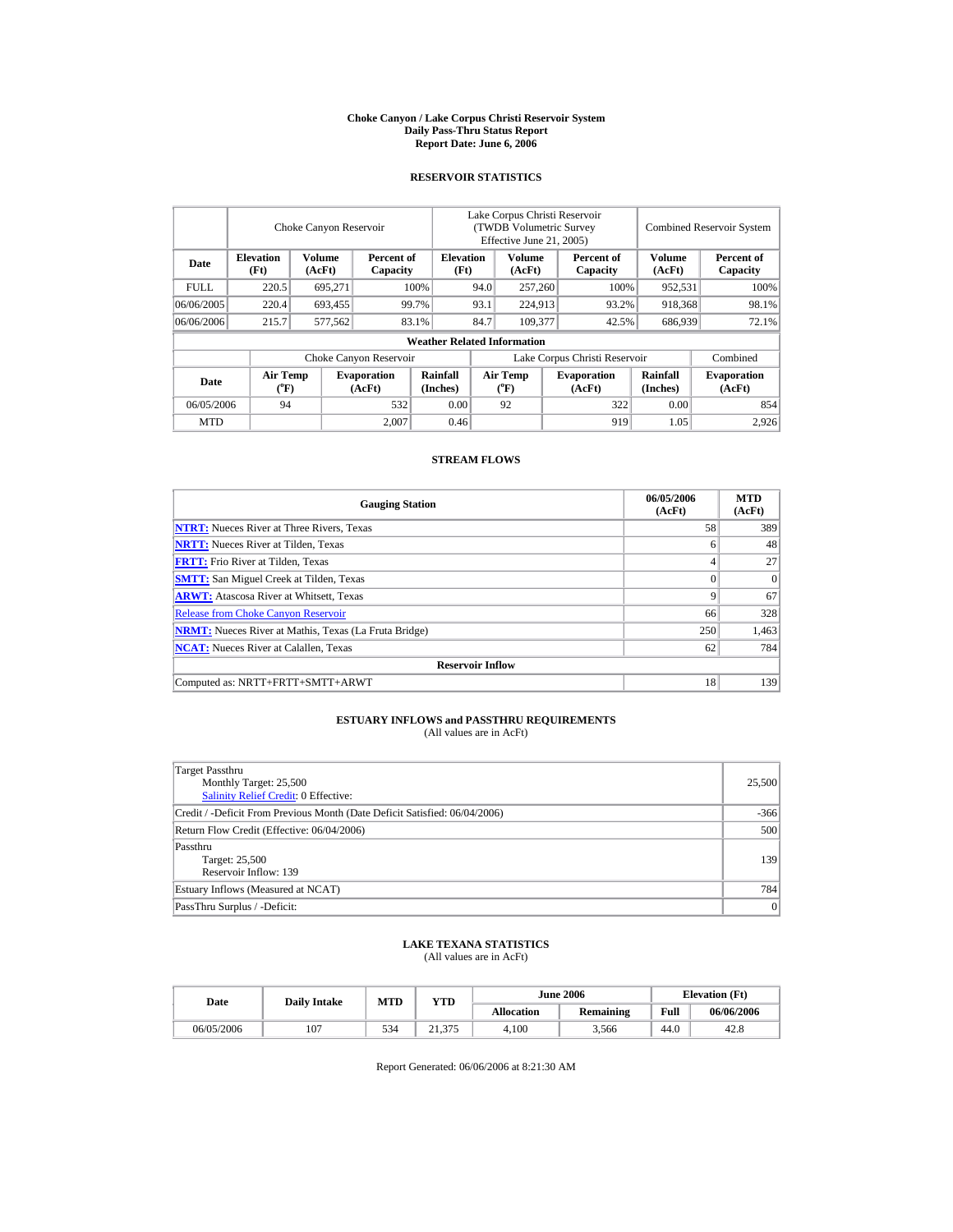#### **Choke Canyon / Lake Corpus Christi Reservoir System Daily Pass-Thru Status Report Report Date: June 7, 2006**

### **RESERVOIR STATISTICS**

|             |                                             | Choke Canyon Reservoir  |                              |                                    |                                              | Lake Corpus Christi Reservoir<br>(TWDB Volumetric Survey<br>Effective June 21, 2005) |  |                              |                      | <b>Combined Reservoir System</b> |  |  |
|-------------|---------------------------------------------|-------------------------|------------------------------|------------------------------------|----------------------------------------------|--------------------------------------------------------------------------------------|--|------------------------------|----------------------|----------------------------------|--|--|
| Date        | <b>Elevation</b><br>(Ft)                    | <b>Volume</b><br>(AcFt) | Percent of<br>Capacity       |                                    | Volume<br><b>Elevation</b><br>(Ft)<br>(AcFt) |                                                                                      |  | Percent of<br>Capacity       | Volume<br>(AcFt)     | Percent of<br>Capacity           |  |  |
| <b>FULL</b> | 220.5                                       | 695,271                 |                              | 100%                               | 94.0                                         | 257,260                                                                              |  | 100%                         | 952,531              | 100%                             |  |  |
| 06/07/2005  | 220.5                                       | 693.974                 |                              | 99.8%                              | 93.1<br>223.417                              |                                                                                      |  | 92.6%                        | 917.391              | 98.0%                            |  |  |
| 06/07/2006  | 215.7                                       | 576,860                 |                              | 83.0%                              | 84.6                                         | 108,886                                                                              |  | 42.3%                        | 685,746              | 72.0%                            |  |  |
|             |                                             |                         |                              | <b>Weather Related Information</b> |                                              |                                                                                      |  |                              |                      |                                  |  |  |
|             |                                             |                         | Choke Canyon Reservoir       |                                    | Lake Corpus Christi Reservoir                |                                                                                      |  |                              |                      | Combined                         |  |  |
| Date        | <b>Air Temp</b><br>$({}^{\circ}\mathbf{F})$ |                         | <b>Evaporation</b><br>(AcFt) | Rainfall<br>(Inches)               |                                              | <b>Air Temp</b><br>$({}^{\circ}\mathrm{F})$                                          |  | <b>Evaporation</b><br>(AcFt) | Rainfall<br>(Inches) | <b>Evaporation</b><br>(AcFt)     |  |  |
| 06/06/2006  | 95                                          |                         | 545                          | 0.00                               |                                              | 93                                                                                   |  | 243                          | 0.00                 | 788                              |  |  |
| <b>MTD</b>  |                                             |                         | 2,552                        | 0.46                               |                                              |                                                                                      |  | 1.162                        | 1.05                 | 3.714                            |  |  |

### **STREAM FLOWS**

| <b>Gauging Station</b>                                       | 06/06/2006<br>(AcFt) | <b>MTD</b><br>(AcFt) |
|--------------------------------------------------------------|----------------------|----------------------|
| <b>NTRT:</b> Nueces River at Three Rivers, Texas             | 54                   | 443                  |
| <b>NRTT:</b> Nueces River at Tilden, Texas                   | $\Omega$             | 49                   |
| <b>FRTT:</b> Frio River at Tilden, Texas                     | 4                    | 31                   |
| <b>SMTT:</b> San Miguel Creek at Tilden, Texas               | $\Omega$             | $\Omega$             |
| <b>ARWT:</b> Atascosa River at Whitsett, Texas               | $\mathbf{r}$         | 74                   |
| <b>Release from Choke Canyon Reservoir</b>                   | 66                   | 393                  |
| <b>NRMT:</b> Nueces River at Mathis, Texas (La Fruta Bridge) | 250                  | 1,713                |
| <b>NCAT:</b> Nueces River at Calallen, Texas                 | 30                   | 814                  |
| <b>Reservoir Inflow</b>                                      |                      |                      |
| Computed as: NRTT+FRTT+SMTT+ARWT                             | 11                   | 150                  |

# **ESTUARY INFLOWS and PASSTHRU REQUIREMENTS**<br>(All values are in AcFt)

| Target Passthru<br>Monthly Target: 25,500<br>Salinity Relief Credit: 0 Effective: | 25,500 |
|-----------------------------------------------------------------------------------|--------|
| Credit / -Deficit From Previous Month (Date Deficit Satisfied: 06/04/2006)        | $-366$ |
| Return Flow Credit (Effective: 06/04/2006)                                        | 500    |
| Passthru<br>Target: 25,500<br>Reservoir Inflow: 150                               | 150    |
| Estuary Inflows (Measured at NCAT)                                                | 814    |
| PassThru Surplus / -Deficit:                                                      | 0      |

# **LAKE TEXANA STATISTICS** (All values are in AcFt)

| Date       | <b>Daily Intake</b> | <b>MTD</b> | VTD    |                   | <b>June 2006</b> | <b>Elevation</b> (Ft) |            |
|------------|---------------------|------------|--------|-------------------|------------------|-----------------------|------------|
|            |                     |            |        | <b>Allocation</b> | <b>Remaining</b> | Full                  | 06/07/2006 |
| 06/06/2006 | 107                 | 641        | 21.482 | 4.100             | 3,459            | 44.0                  | 42.9       |

Report Generated: 06/07/2006 at 8:12:00 AM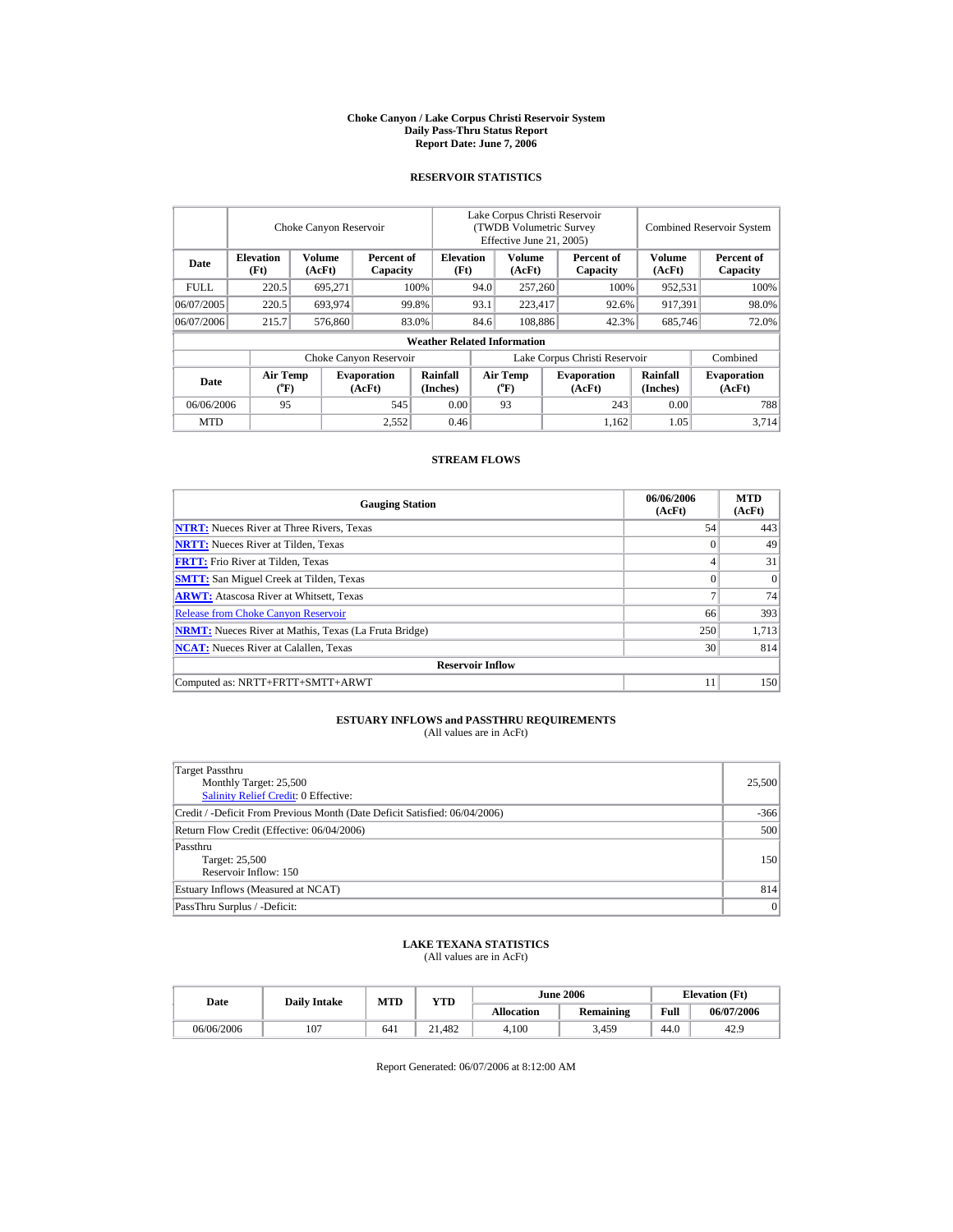#### **Choke Canyon / Lake Corpus Christi Reservoir System Daily Pass-Thru Status Report Report Date: June 8, 2006**

### **RESERVOIR STATISTICS**

|             | Choke Canyon Reservoir                |                  |                              |                                    | Lake Corpus Christi Reservoir<br>(TWDB Volumetric Survey<br>Effective June 21, 2005) |                                             |  |                              | <b>Combined Reservoir System</b> |                              |  |
|-------------|---------------------------------------|------------------|------------------------------|------------------------------------|--------------------------------------------------------------------------------------|---------------------------------------------|--|------------------------------|----------------------------------|------------------------------|--|
| Date        | <b>Elevation</b><br>(Ft)              | Volume<br>(AcFt) | Percent of<br>Capacity       | <b>Elevation</b><br>(Ft)           |                                                                                      | Volume<br>(AcFt)                            |  | Percent of<br>Capacity       | Volume<br>(AcFt)                 | Percent of<br>Capacity       |  |
| <b>FULL</b> | 220.5                                 | 695.271          |                              | 100%                               | 94.0                                                                                 | 257,260                                     |  | 100%                         | 952,531                          | 100%                         |  |
| 06/08/2005  | 220.5                                 | 693,974          |                              | 99.8%                              | 93.0                                                                                 | 221,925                                     |  | 92.0%                        | 915,899                          | 97.8%                        |  |
| 06/08/2006  | 215.7                                 | 576.392          |                              | 82.9%                              | 84.6                                                                                 | 108.519                                     |  | 42.2%                        | 684.911                          | 71.9%                        |  |
|             |                                       |                  |                              | <b>Weather Related Information</b> |                                                                                      |                                             |  |                              |                                  |                              |  |
|             |                                       |                  | Choke Canyon Reservoir       |                                    | Lake Corpus Christi Reservoir                                                        |                                             |  |                              |                                  | Combined                     |  |
| Date        | <b>Air Temp</b><br>$({}^o\mathbf{F})$ |                  | <b>Evaporation</b><br>(AcFt) | Rainfall<br>(Inches)               |                                                                                      | <b>Air Temp</b><br>$({}^{\circ}\mathrm{F})$ |  | <b>Evaporation</b><br>(AcFt) | Rainfall<br>(Inches)             | <b>Evaporation</b><br>(AcFt) |  |
| 06/07/2006  | 96                                    |                  | 559                          | 0.00                               |                                                                                      | 94                                          |  | 271                          | 0.00                             | 830                          |  |
| <b>MTD</b>  |                                       |                  | 3.111                        | 0.46                               |                                                                                      |                                             |  | 1.433                        | 1.05                             | 4.544                        |  |

### **STREAM FLOWS**

| <b>Gauging Station</b>                                       | 06/07/2006<br>(AcFt) | <b>MTD</b><br>(AcFt) |
|--------------------------------------------------------------|----------------------|----------------------|
| <b>NTRT:</b> Nueces River at Three Rivers, Texas             | 50                   | 492                  |
| <b>NRTT:</b> Nueces River at Tilden, Texas                   | $\Omega$             | 49                   |
| <b>FRTT:</b> Frio River at Tilden, Texas                     | 3                    | 34                   |
| <b>SMTT:</b> San Miguel Creek at Tilden, Texas               | $\Omega$             | $\Omega$             |
| <b>ARWT:</b> Atascosa River at Whitsett, Texas               |                      | 79                   |
| <b>Release from Choke Canyon Reservoir</b>                   | 66                   | 459                  |
| <b>NRMT:</b> Nueces River at Mathis, Texas (La Fruta Bridge) | 248                  | 1,961                |
| <b>NCAT:</b> Nueces River at Calallen, Texas                 | 32                   | 846                  |
| <b>Reservoir Inflow</b>                                      |                      |                      |
| Computed as: NRTT+FRTT+SMTT+ARWT                             | 8                    | 158                  |

# **ESTUARY INFLOWS and PASSTHRU REQUIREMENTS**<br>(All values are in AcFt)

| Target Passthru<br>Monthly Target: 25,500<br>Salinity Relief Credit: 0 Effective: | 25,500 |
|-----------------------------------------------------------------------------------|--------|
| Credit / -Deficit From Previous Month (Date Deficit Satisfied: 06/04/2006)        | $-366$ |
| Return Flow Credit (Effective: 06/04/2006)                                        | 500    |
| Passthru<br>Target: 25,500<br>Reservoir Inflow: 158                               | 158    |
| Estuary Inflows (Measured at NCAT)                                                | 846    |
| PassThru Surplus / -Deficit:                                                      | 0      |

# **LAKE TEXANA STATISTICS** (All values are in AcFt)

| Date       | <b>Daily Intake</b> | <b>MTD</b> | VTD    |                   | <b>June 2006</b> | <b>Elevation</b> (Ft) |            |
|------------|---------------------|------------|--------|-------------------|------------------|-----------------------|------------|
|            |                     |            |        | <b>Allocation</b> | <b>Remaining</b> | Full                  | 06/08/2006 |
| 06/07/2006 | 107                 | 748        | 21.589 | 4.100             | 3357<br>ے رہی د  | 44.0                  | 42.9       |

Report Generated: 06/08/2006 at 8:20:26 AM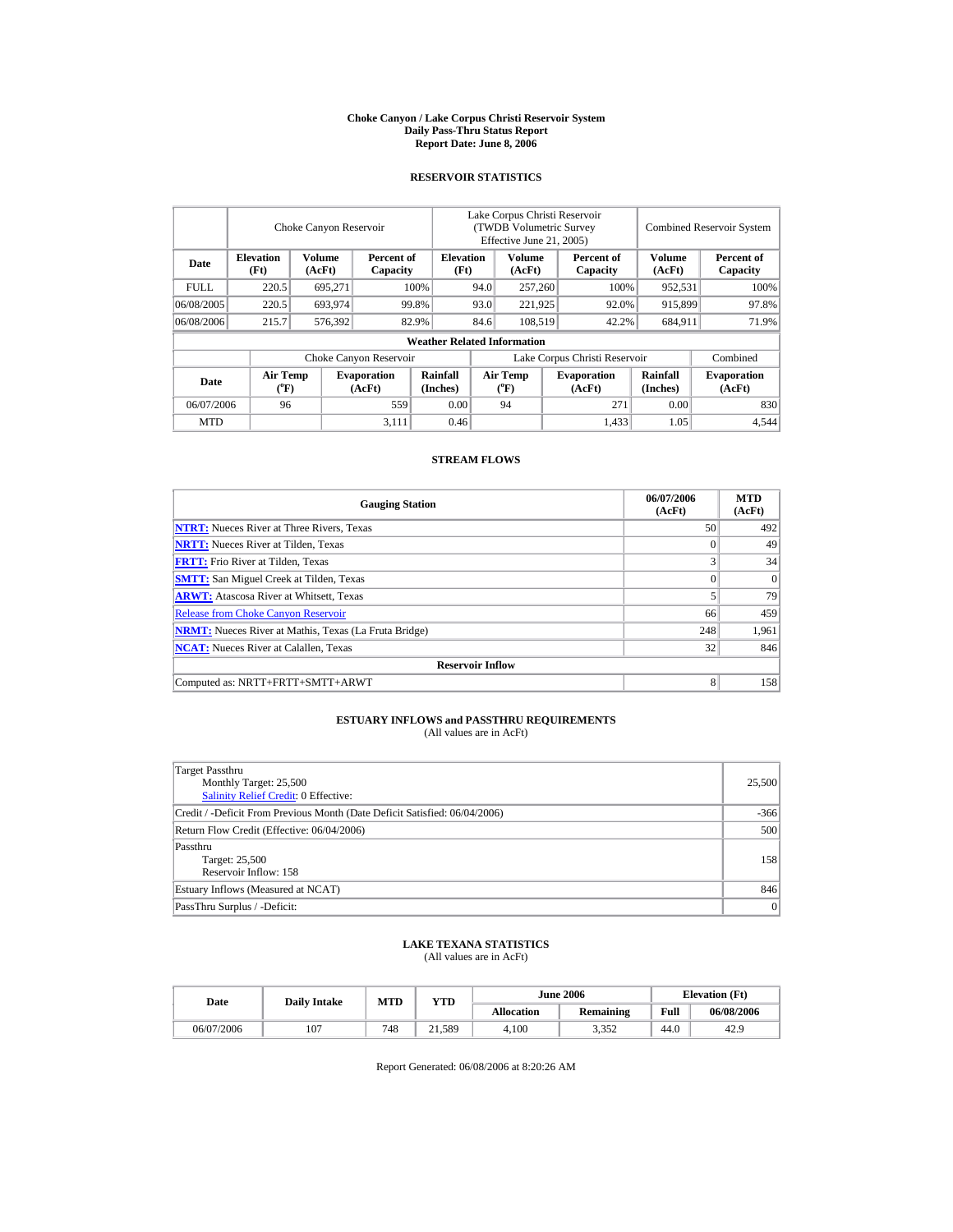#### **Choke Canyon / Lake Corpus Christi Reservoir System Daily Pass-Thru Status Report Report Date: June 9, 2006**

## **RESERVOIR STATISTICS**

|            |                                      | Choke Canyon Reservoir |                              |                                    | Lake Corpus Christi Reservoir<br>(TWDB Volumetric Survey)<br>Effective June 21, 2005) |                                    |  |                              | <b>Combined Reservoir System</b> |                              |
|------------|--------------------------------------|------------------------|------------------------------|------------------------------------|---------------------------------------------------------------------------------------|------------------------------------|--|------------------------------|----------------------------------|------------------------------|
| Date       | <b>Elevation</b><br>(Ft)             | Volume<br>(AcFt)       | Percent of<br>Capacity       | <b>Elevation</b><br>(Ft)           |                                                                                       | Volume<br>(AcFt)                   |  | Percent of<br>Capacity       | <b>Volume</b><br>(AcFt)          | Percent of<br>Capacity       |
| FULL.      | 220.5                                | 695.271                |                              | 100%                               | 94.0                                                                                  | 257,260                            |  | 100%                         | 952.531                          | 100%                         |
| 06/09/2005 | 220.5                                | 694.233                |                              | 99.9%                              | 93.0                                                                                  | 221.553                            |  | 91.8%                        | 915.786                          | 97.8%                        |
| 06/09/2006 | 215.7                                | 575,923                |                              | 82.8%                              | 84.6                                                                                  | 108.152                            |  | 42.0%                        | 684,075                          | 71.8%                        |
|            |                                      |                        |                              | <b>Weather Related Information</b> |                                                                                       |                                    |  |                              |                                  |                              |
|            |                                      |                        | Choke Canyon Reservoir       |                                    | Lake Corpus Christi Reservoir                                                         |                                    |  |                              |                                  | Combined                     |
| Date       | Air Temp<br>$({}^{\circ}\mathrm{F})$ |                        | <b>Evaporation</b><br>(AcFt) | Rainfall<br>(Inches)               |                                                                                       | Air Temp<br>$({}^{\circ}\text{F})$ |  | <b>Evaporation</b><br>(AcFt) | Rainfall<br>(Inches)             | <b>Evaporation</b><br>(AcFt) |
| 06/08/2006 | 96                                   |                        | 558                          | 0.00                               |                                                                                       | 94                                 |  | 299                          | 0.00                             | 857                          |
| <b>MTD</b> |                                      |                        | 3,669                        | 0.46                               |                                                                                       |                                    |  | 1.732                        | 1.05                             | 5,401                        |

### **STREAM FLOWS**

| <b>Gauging Station</b>                                       | 06/08/2006<br>(AcFt) | <b>MTD</b><br>(AcFt) |
|--------------------------------------------------------------|----------------------|----------------------|
| <b>NTRT:</b> Nueces River at Three Rivers, Texas             | 62                   | 554                  |
| <b>NRTT:</b> Nueces River at Tilden, Texas                   | $\Omega$             | 49                   |
| <b>FRTT:</b> Frio River at Tilden, Texas                     | 3                    | 36                   |
| <b>SMTT:</b> San Miguel Creek at Tilden, Texas               | $\Omega$             | $\Omega$             |
| <b>ARWT:</b> Atascosa River at Whitsett, Texas               | $\overline{7}$       | 86                   |
| <b>Release from Choke Canyon Reservoir</b>                   | 66                   | 524                  |
| <b>NRMT:</b> Nueces River at Mathis, Texas (La Fruta Bridge) | 246                  | 2,207                |
| <b>NCAT:</b> Nueces River at Calallen, Texas                 | 28                   | 873                  |
| <b>Reservoir Inflow</b>                                      |                      |                      |
| Computed as: NRTT+FRTT+SMTT+ARWT                             | 9                    | 167                  |

## **ESTUARY INFLOWS and PASSTHRU REQUIREMENTS**<br>(All values are in AcFt)

| Target Passthru<br>Monthly Target: 25,500<br>Salinity Relief Credit: 0 Effective: | 25,500 |
|-----------------------------------------------------------------------------------|--------|
| Credit / -Deficit From Previous Month (Date Deficit Satisfied: 06/04/2006)        | $-366$ |
| Return Flow Credit (Effective: 06/04/2006)                                        | 500    |
| Passthru<br>Target: 25,500<br>Reservoir Inflow: 167                               | 167    |
| Estuary Inflows (Measured at NCAT)                                                | 873    |
| PassThru Surplus / -Deficit:                                                      | 0      |

## **LAKE TEXANA STATISTICS** (All values are in AcFt)

| Date       | <b>Daily Intake</b> | <b>MTD</b> | <b>YTD</b> |            | <b>June 2006</b> | <b>Elevation</b> (Ft) |            |
|------------|---------------------|------------|------------|------------|------------------|-----------------------|------------|
|            |                     |            |            | Allocation | <b>Remaining</b> | Full                  | 06/09/2006 |
| 06/08/2006 | 107                 | 855        | 21.696     | 4.100      | 3,245            | 44.0                  | 42.9       |

Report Generated: 06/09/2006 at 8:26:56 AM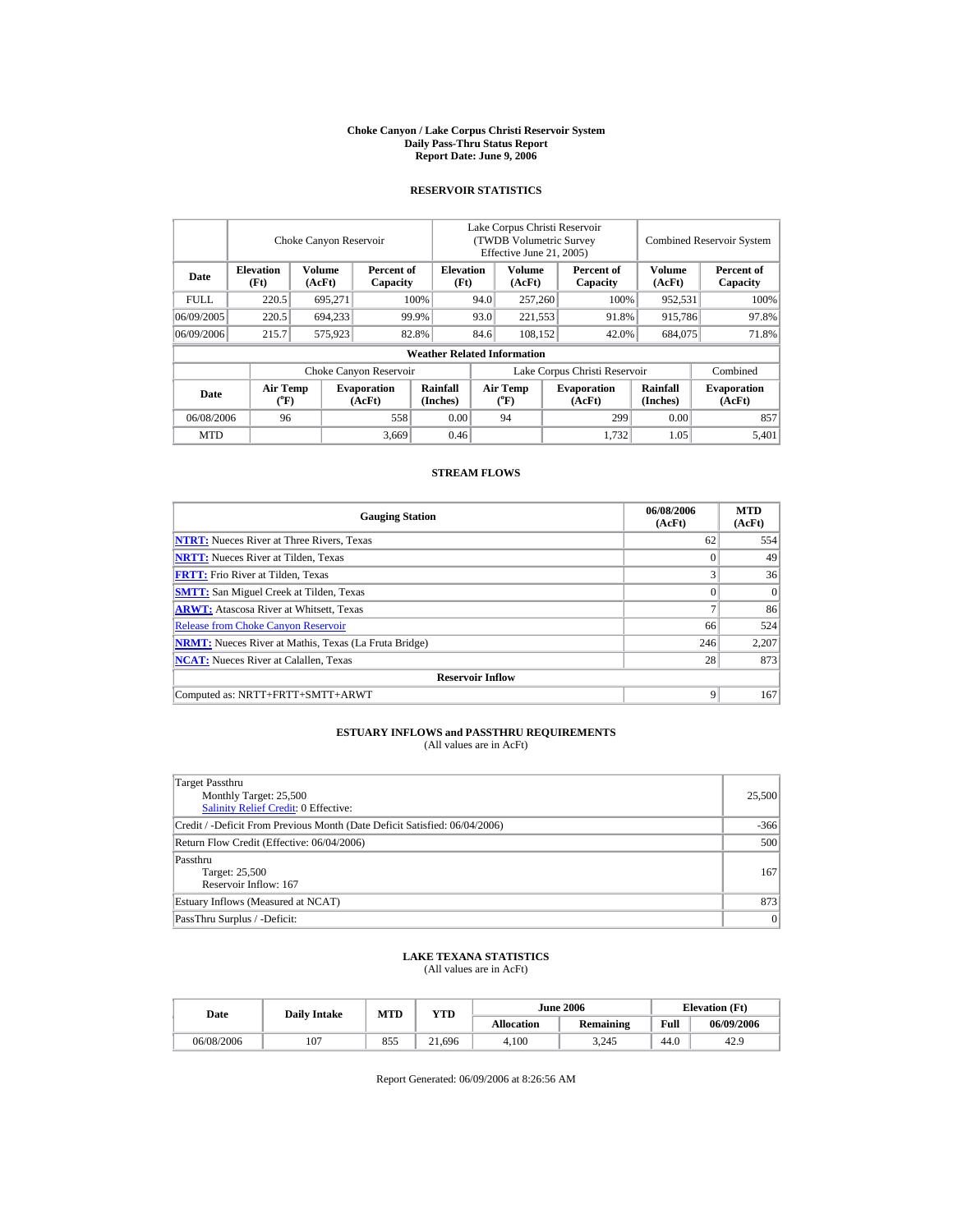#### **Choke Canyon / Lake Corpus Christi Reservoir System Daily Pass-Thru Status Report Report Date: June 10, 2006**

### **RESERVOIR STATISTICS**

|            |                                             | Choke Canyon Reservoir |                              |                                    | Lake Corpus Christi Reservoir<br>(TWDB Volumetric Survey<br>Effective June 21, 2005) |                                          |  |                              |                             | <b>Combined Reservoir System</b> |
|------------|---------------------------------------------|------------------------|------------------------------|------------------------------------|--------------------------------------------------------------------------------------|------------------------------------------|--|------------------------------|-----------------------------|----------------------------------|
| Date       | <b>Elevation</b><br>(Ft)                    | Volume<br>(AcFt)       | Percent of<br>Capacity       | <b>Elevation</b><br>(Ft)           |                                                                                      | Volume<br>(AcFt)                         |  | Percent of<br>Capacity       | <b>Volume</b><br>(AcFt)     | Percent of<br>Capacity           |
| FULL.      | 220.5                                       | 695,271                |                              | 100%                               | 94.0                                                                                 | 257,260                                  |  | 100%                         | 952,531                     | 100%                             |
| 06/10/2005 | 220.4                                       | 693,715                |                              | 99.8%                              | 93.0                                                                                 | 221,553                                  |  | 91.8%                        | 915,268                     | 97.7%                            |
| 06/10/2006 | 215.6                                       | 574,986                |                              | 82.7%                              | 84.5                                                                                 | 107.665                                  |  | 41.9%                        | 682,651                     | 71.7%                            |
|            |                                             |                        |                              | <b>Weather Related Information</b> |                                                                                      |                                          |  |                              |                             |                                  |
|            |                                             |                        | Choke Canyon Reservoir       |                                    |                                                                                      | Lake Corpus Christi Reservoir            |  |                              |                             | Combined                         |
| Date       | <b>Air Temp</b><br>$({}^{\circ}\mathrm{F})$ |                        | <b>Evaporation</b><br>(AcFt) | <b>Rainfall</b><br>(Inches)        |                                                                                      | <b>Air Temp</b><br>$({}^{\circ}{\rm F})$ |  | <b>Evaporation</b><br>(AcFt) | <b>Rainfall</b><br>(Inches) | <b>Evaporation</b><br>(AcFt)     |
| 06/09/2006 | 96                                          |                        | 585                          | 0.00                               |                                                                                      | 95                                       |  | 276                          | 0.00                        | 861                              |
| <b>MTD</b> |                                             |                        | 4.254                        | 0.46                               |                                                                                      |                                          |  | 2.008                        | 1.05                        | 6,262                            |

### **STREAM FLOWS**

| <b>Gauging Station</b>                                       | 06/09/2006<br>(AcFt) | <b>MTD</b><br>(AcFt) |
|--------------------------------------------------------------|----------------------|----------------------|
| <b>NTRT:</b> Nueces River at Three Rivers, Texas             | 66                   | 619                  |
| <b>NRTT:</b> Nueces River at Tilden, Texas                   |                      | 49                   |
| <b>FRTT:</b> Frio River at Tilden, Texas                     |                      | 39                   |
| <b>SMTT:</b> San Miguel Creek at Tilden, Texas               |                      | $\Omega$             |
| <b>ARWT:</b> Atascosa River at Whitsett, Texas               | 8                    | 93                   |
| <b>Release from Choke Canyon Reservoir</b>                   | 66                   | 590                  |
| <b>NRMT:</b> Nueces River at Mathis, Texas (La Fruta Bridge) | 244                  | 2,451                |
| <b>NCAT:</b> Nueces River at Calallen, Texas                 | 19                   | 892                  |
| <b>Reservoir Inflow</b>                                      |                      |                      |
| Computed as: (NTRT+FRTT+SMTT)-Release From Choke Canyon      |                      | 170                  |

# **ESTUARY INFLOWS and PASSTHRU REQUIREMENTS**<br>(All values are in AcFt)

| Target Passthru<br>Monthly Target: 25,500<br>Salinity Relief Credit: 0 Effective: | 25,500 |
|-----------------------------------------------------------------------------------|--------|
| Credit / -Deficit From Previous Month (Date Deficit Satisfied: 06/04/2006)        | $-366$ |
| Return Flow Credit (Effective: 06/04/2006)                                        | 500    |
| Passthru<br>Target: 25,500<br>Reservoir Inflow: 170                               | 170    |
| Estuary Inflows (Measured at NCAT)                                                | 892    |
| PassThru Surplus / -Deficit:                                                      | 0      |

### **LAKE TEXANA STATISTICS**

(All values are in AcFt)

|  | Date       | <b>Daily Intake</b> | MTD | <b>VTD</b> |                   | <b>June 2006</b> | <b>Elevation</b> (Ft) |            |
|--|------------|---------------------|-----|------------|-------------------|------------------|-----------------------|------------|
|  |            |                     |     |            | <b>Allocation</b> | <b>Remaining</b> | Full                  | 06/10/2006 |
|  | 06/09/2006 | 107                 | 962 | 21,803     | 4.100             | 3,138            | 44.0                  | 42.9       |

Report Generated: 06/10/2006 at 7:58:25 AM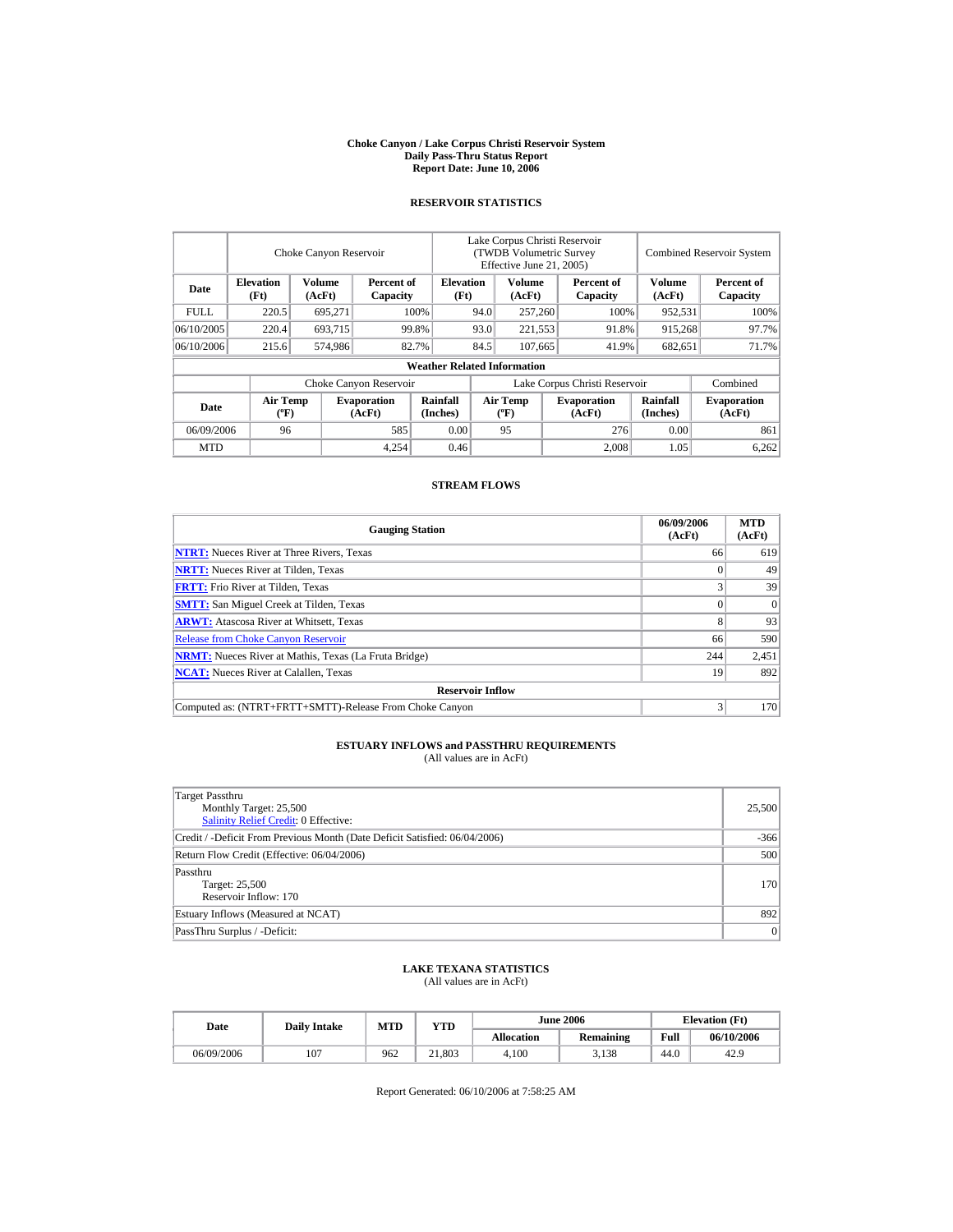#### **Choke Canyon / Lake Corpus Christi Reservoir System Daily Pass-Thru Status Report Report Date: June 11, 2006**

### **RESERVOIR STATISTICS**

|            |                                             | Choke Canyon Reservoir |                              |                                    | Lake Corpus Christi Reservoir<br>(TWDB Volumetric Survey<br>Effective June 21, 2005) |                                  |  |                              | <b>Combined Reservoir System</b> |                              |
|------------|---------------------------------------------|------------------------|------------------------------|------------------------------------|--------------------------------------------------------------------------------------|----------------------------------|--|------------------------------|----------------------------------|------------------------------|
| Date       | <b>Elevation</b><br>(Ft)                    | Volume<br>(AcFt)       | Percent of<br>Capacity       | <b>Elevation</b><br>(Ft)           |                                                                                      | Volume<br>(AcFt)                 |  | Percent of<br>Capacity       | Volume<br>(AcFt)                 | Percent of<br>Capacity       |
| FULL.      | 220.5                                       | 695,271                |                              | 100%                               | 94.0                                                                                 | 257,260                          |  | 100%                         | 952,531                          | 100%                         |
| 06/11/2005 | 220.4                                       | 692,677                |                              | 99.6%                              | 92.9                                                                                 | 220,438                          |  | 91.4%                        | 913,115                          | 97.5%                        |
| 06/11/2006 | 215.6                                       | 574,284                |                              | 82.6%                              | 84.5                                                                                 | 106.815                          |  | 41.5%                        | 681,099                          | 71.5%                        |
|            |                                             |                        |                              | <b>Weather Related Information</b> |                                                                                      |                                  |  |                              |                                  |                              |
|            |                                             |                        | Choke Canyon Reservoir       |                                    | Lake Corpus Christi Reservoir                                                        |                                  |  |                              |                                  | Combined                     |
| Date       | <b>Air Temp</b><br>$({}^{\circ}\mathrm{F})$ |                        | <b>Evaporation</b><br>(AcFt) | Rainfall<br>(Inches)               |                                                                                      | <b>Air Temp</b><br>$(^{\circ}F)$ |  | <b>Evaporation</b><br>(AcFt) | <b>Rainfall</b><br>(Inches)      | <b>Evaporation</b><br>(AcFt) |
| 06/10/2006 | 95                                          |                        | 571                          | 0.00                               |                                                                                      | 94                               |  | 268                          | 0.00                             | 839                          |
| <b>MTD</b> |                                             |                        | 4,825                        | 0.46                               |                                                                                      |                                  |  | 2,276                        | 1.05                             | 7.101                        |

### **STREAM FLOWS**

| <b>Gauging Station</b>                                       | 06/10/2006<br>(AcFt) | <b>MTD</b><br>(AcFt) |
|--------------------------------------------------------------|----------------------|----------------------|
| <b>NTRT:</b> Nueces River at Three Rivers, Texas             | 64                   | 683                  |
| <b>NRTT:</b> Nueces River at Tilden, Texas                   | $\Omega$             | 49                   |
| <b>FRTT:</b> Frio River at Tilden, Texas                     | 3                    | 42                   |
| <b>SMTT:</b> San Miguel Creek at Tilden, Texas               | $\theta$             | $\Omega$             |
| <b>ARWT:</b> Atascosa River at Whitsett, Texas               | 8                    | 101                  |
| <b>Release from Choke Canyon Reservoir</b>                   | 66                   | 655                  |
| <b>NRMT:</b> Nueces River at Mathis, Texas (La Fruta Bridge) | 244                  | 2,696                |
| <b>NCAT:</b> Nueces River at Calallen, Texas                 | 10                   | 902                  |
| <b>Reservoir Inflow</b>                                      |                      |                      |
| Computed as: NRTT+FRTT+SMTT+ARWT                             | 10                   | 181                  |

# **ESTUARY INFLOWS and PASSTHRU REQUIREMENTS**<br>(All values are in AcFt)

| Target Passthru<br>Monthly Target: 25,500<br><b>Salinity Relief Credit: 0 Effective:</b> | 25,500 |
|------------------------------------------------------------------------------------------|--------|
| Credit / -Deficit From Previous Month (Date Deficit Satisfied: 06/04/2006)               | $-366$ |
| Return Flow Credit (Effective: 06/04/2006)                                               | 500    |
| Passthru<br>Target: 25,500<br>Reservoir Inflow: 181                                      | 181    |
| Estuary Inflows (Measured at NCAT)                                                       | 902    |
| PassThru Surplus / -Deficit:                                                             | 0      |

### **LAKE TEXANA STATISTICS**

(All values are in AcFt)

| Date       | <b>Daily Intake</b> | <b>MTD</b> | YTD    |                   | <b>June 2006</b> | <b>Elevation</b> (Ft) |            |
|------------|---------------------|------------|--------|-------------------|------------------|-----------------------|------------|
|            |                     |            |        | <b>Allocation</b> | <b>Remaining</b> | Full                  | 06/11/2006 |
| 06/10/2006 | 107                 | .069       | 21.911 | 4.100             | 3.031            | 44.0                  | 42.9       |

Report Generated: 06/11/2006 at 8:09:45 AM